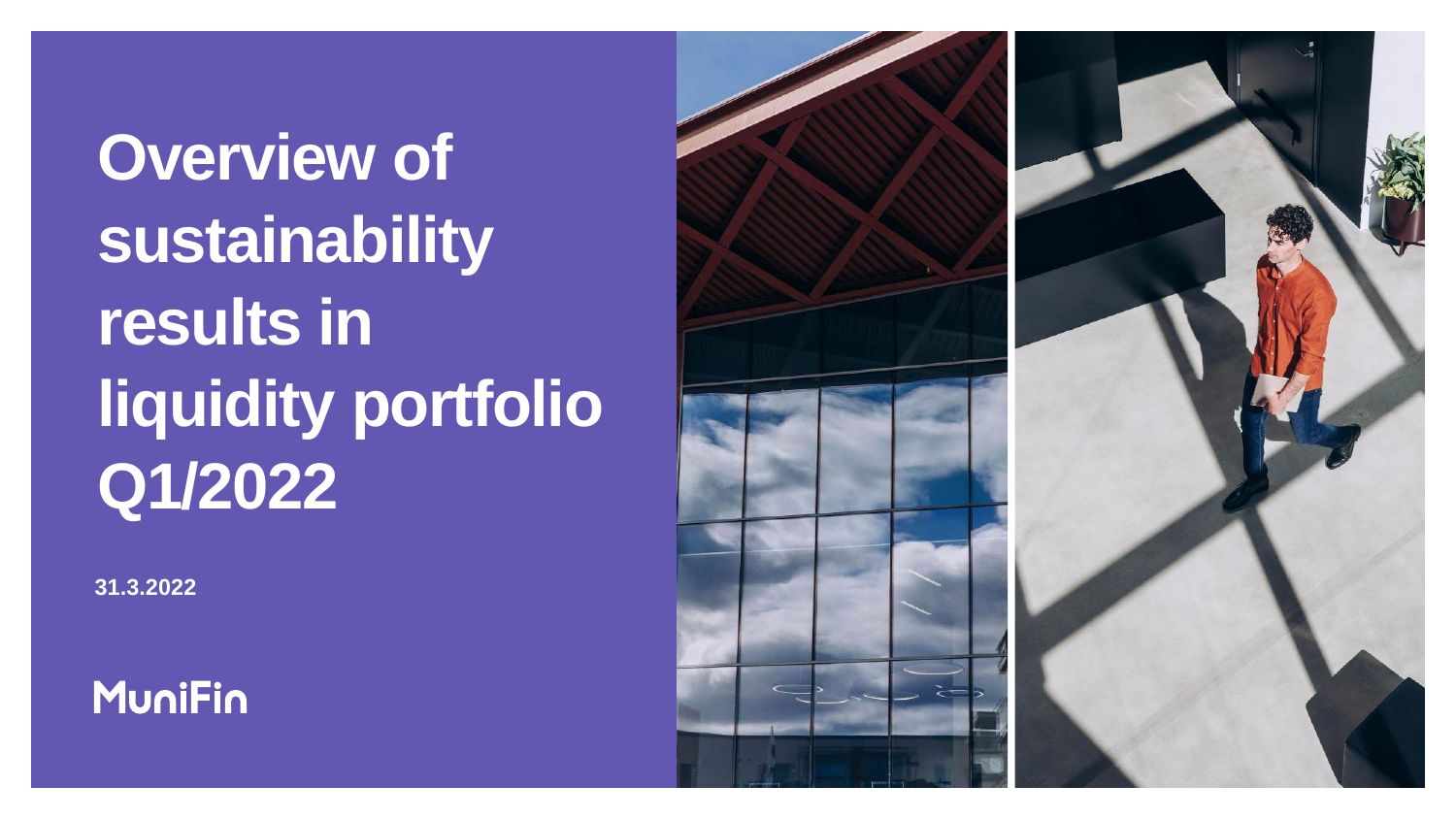## **Portfolio ESG risk rating vs sustainability benchmark**

MuniFin has established a material risk indicator for the average ESG score of the portfolio in its Risk Appetite Framework (RAF). The RAF indicator suggests that the average ESG score of the portfolio should be above the sustainability benchmark.

Sustainability benchmark is composed of relevant market indices replicating the actual portfolio weights in each asset class.



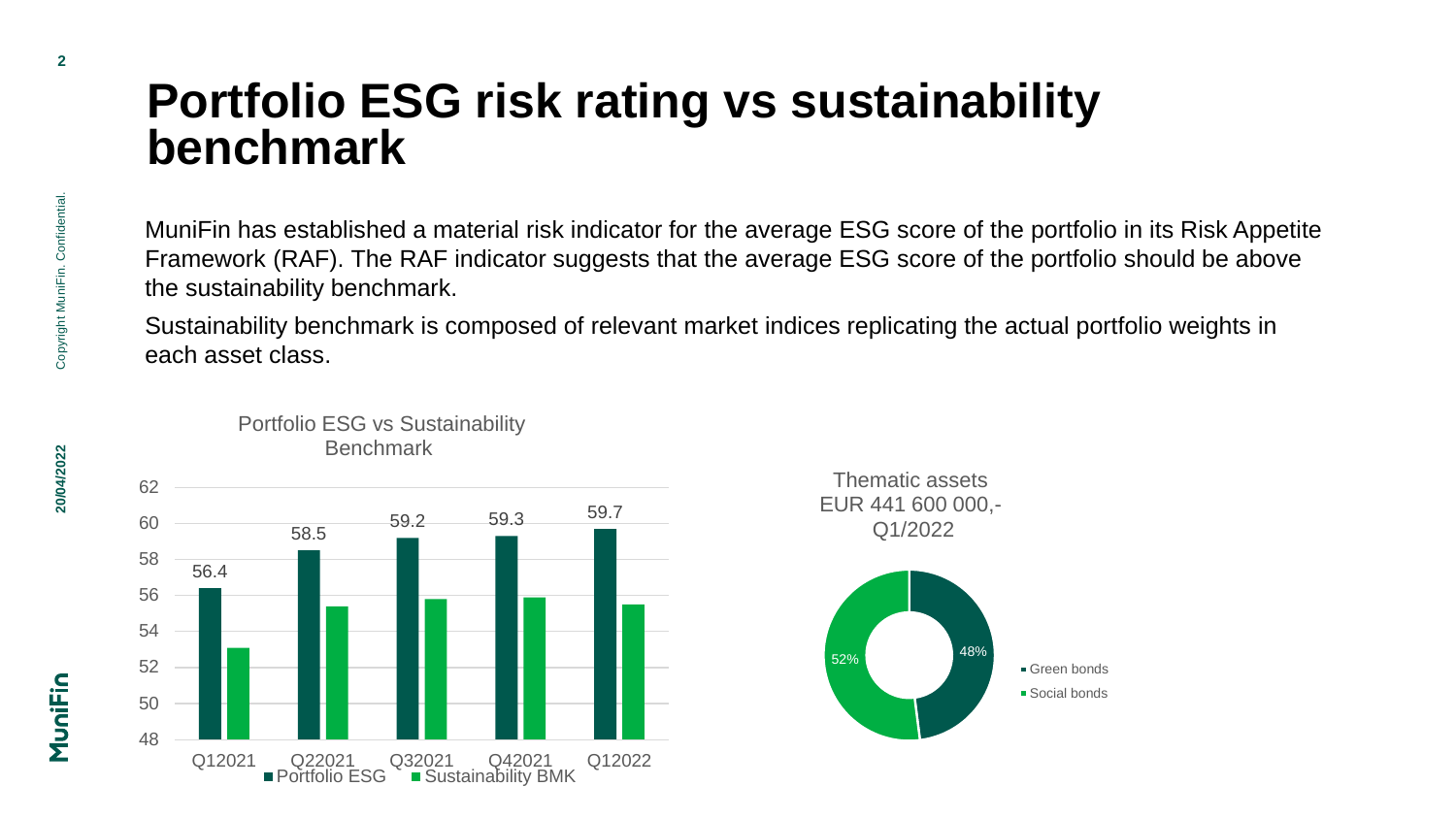## **Sustainable thematic investing**

Munifin has set a target share of its sustainable investments (green and social bonds) in its portfolio versus the market index.

The share of eligible sustainable assets in the liquidity portfolio shall be significantly above the market rate, which is the share of sustainable assets in a weighted composition of relevant market indices.

Sustainability Bond Rate vs Benchmark